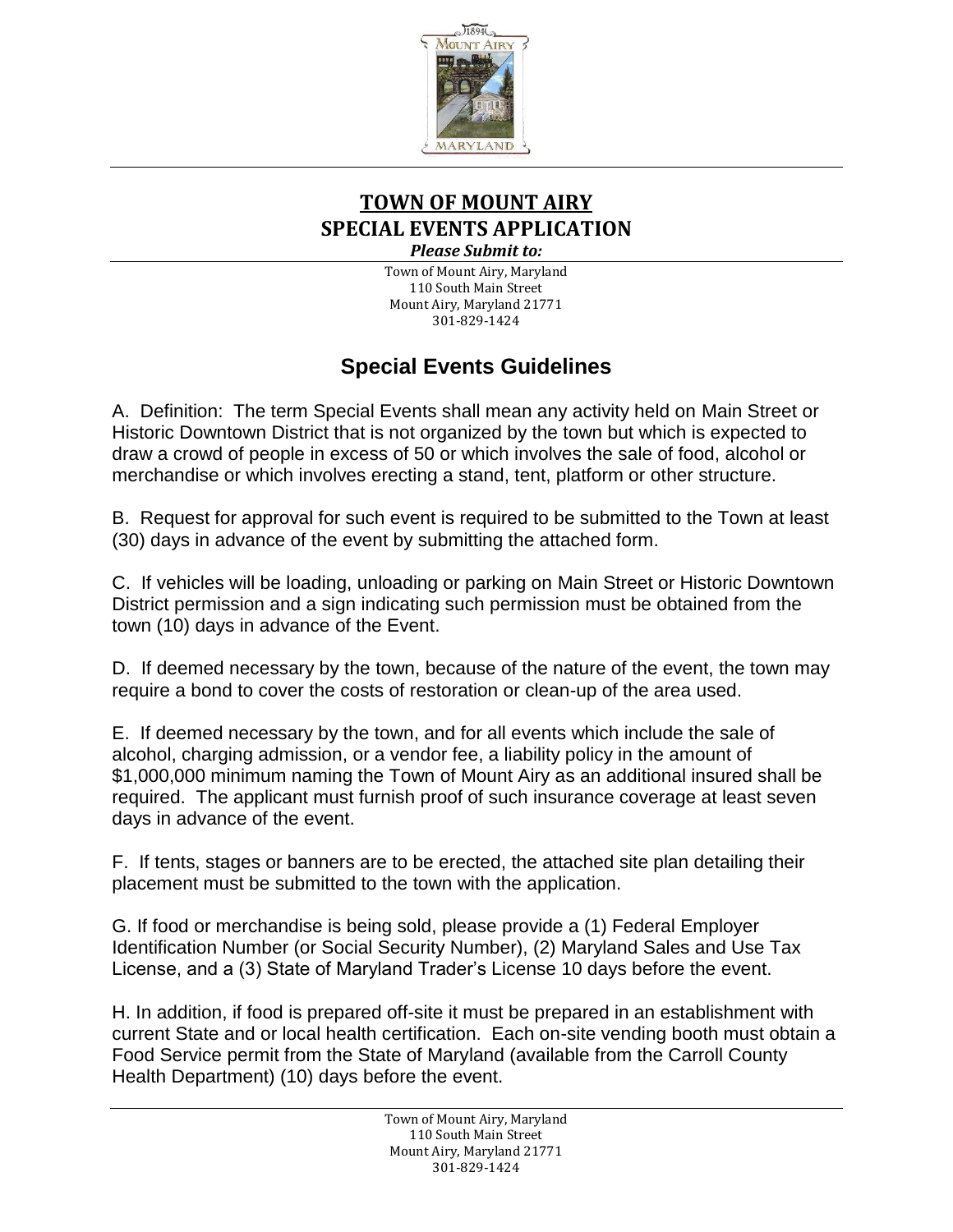

I. A fee of **\$500.00 will be charged** to cover expenses of town Maintenance and/or administrative fees, and any other charges incurred by the town as a result of this event. This fee will be for 6 hours of rental of the downtown mall. Anything over 6 hours is subject to additional charges of **\$25.00** an hour.

J. The applicant shall agree to save, hold harmless and indemnify the town of Mount Airy from any claim resulting from the event and use of Main Street or Historic Downtown District.

K. All events must end by 9:00 p.m. except under circumstances approved by the Town.

L. All events that close the road for more than 5 hours will require a petition signed by downtown businesses. Form can be requested at town hall.

M. For emergency services it's required to leave one lane of traffic unobstructed with tents, or structure for use of vehicles in an emergency. Please reach out to the local fire department to inform them of you event date.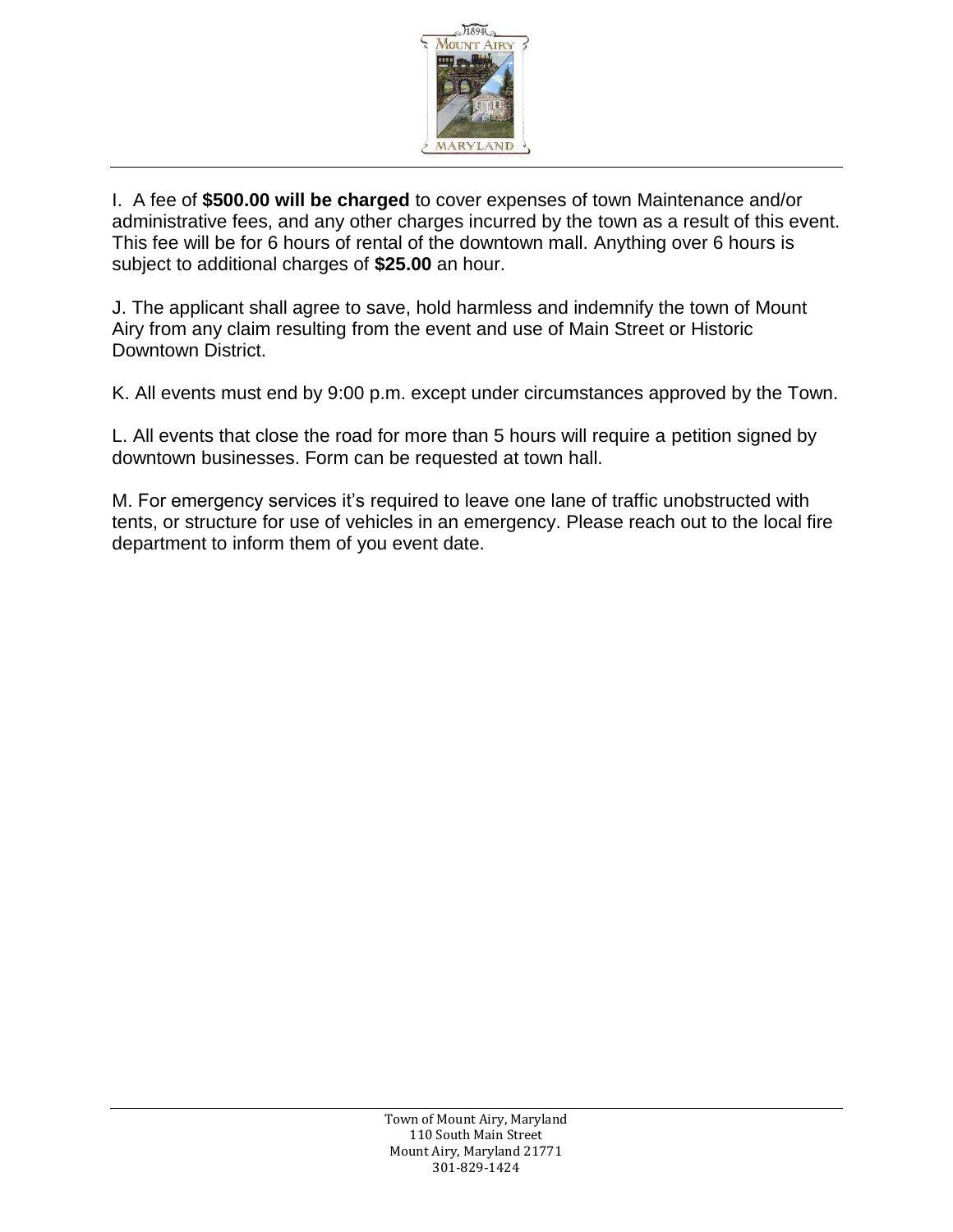

| <b>SECTION I - APPLICANT INFORMATION</b>                                                 |                                                           |        |                |  |                                      |                            |  |  |
|------------------------------------------------------------------------------------------|-----------------------------------------------------------|--------|----------------|--|--------------------------------------|----------------------------|--|--|
| Title of Event                                                                           | Name of Applicant/Organization                            |        |                |  |                                      |                            |  |  |
|                                                                                          |                                                           |        |                |  | Proposed Event Date & Time           |                            |  |  |
| <b>Location of Event</b>                                                                 |                                                           |        |                |  |                                      |                            |  |  |
| Approximate # of Attendees<br>Setup & Teardown Times                                     |                                                           |        |                |  |                                      |                            |  |  |
| Representative of the Organization: (At least one name required - must be the applicant) |                                                           |        |                |  |                                      |                            |  |  |
|                                                                                          |                                                           |        |                |  |                                      |                            |  |  |
| 1. Name                                                                                  |                                                           |        |                |  | Home Phone                           |                            |  |  |
| Work Phone                                                                               |                                                           |        |                |  | Email                                |                            |  |  |
|                                                                                          |                                                           |        |                |  |                                      |                            |  |  |
| 2. Name                                                                                  |                                                           |        | Position       |  | Home Phone                           |                            |  |  |
| <b>Work Phone</b>                                                                        |                                                           |        |                |  | Email                                |                            |  |  |
|                                                                                          |                                                           |        |                |  |                                      |                            |  |  |
|                                                                                          |                                                           |        |                |  | <b>SECTION II - RESOURCES NEEDED</b> |                            |  |  |
| Security Needed?                                                                         | Yes                                                       | $\Box$ | No $\Box$      |  | If "Yes", Company You will Hire:     |                            |  |  |
| <b>Fundraising Event?</b>                                                                | Yes                                                       | $\Box$ | No $\square$   |  | If "Yes", Cause:                     |                            |  |  |
| * Liquor license?                                                                        | Yes                                                       | $\Box$ | $No$ $\square$ |  | If, "Yes", Applicant's name:         |                            |  |  |
| <b>Providing Portable</b>                                                                |                                                           |        |                |  |                                      |                            |  |  |
| Restrooms?                                                                               | Yes                                                       | $\Box$ | Quantity:      |  | Company:                             |                            |  |  |
| Tent(s) (If Applicable) Yes $\square$                                                    | Map & Setup Plan MUST Be Attached To Application Company: |        |                |  |                                      |                            |  |  |
| Refuse/Recycling Plan:                                                                   |                                                           |        |                |  |                                      |                            |  |  |
| Refuse/Recycling Plan MUST Be Attached To Application<br>(e.g. Trash cans, Recycle bins, |                                                           |        |                |  |                                      |                            |  |  |
| and/or Dumpsters)                                                                        | Received $\square$<br>Date:_________                      |        |                |  |                                      |                            |  |  |
| Parking Location(s) Plan                                                                 |                                                           |        |                |  |                                      |                            |  |  |
| <b>MUST Be Attached To</b>                                                               |                                                           |        |                |  |                                      |                            |  |  |
| Application                                                                              |                                                           |        |                |  |                                      | Shuttle Service Yes □ No □ |  |  |
|                                                                                          |                                                           |        |                |  |                                      |                            |  |  |
|                                                                                          |                                                           |        |                |  |                                      |                            |  |  |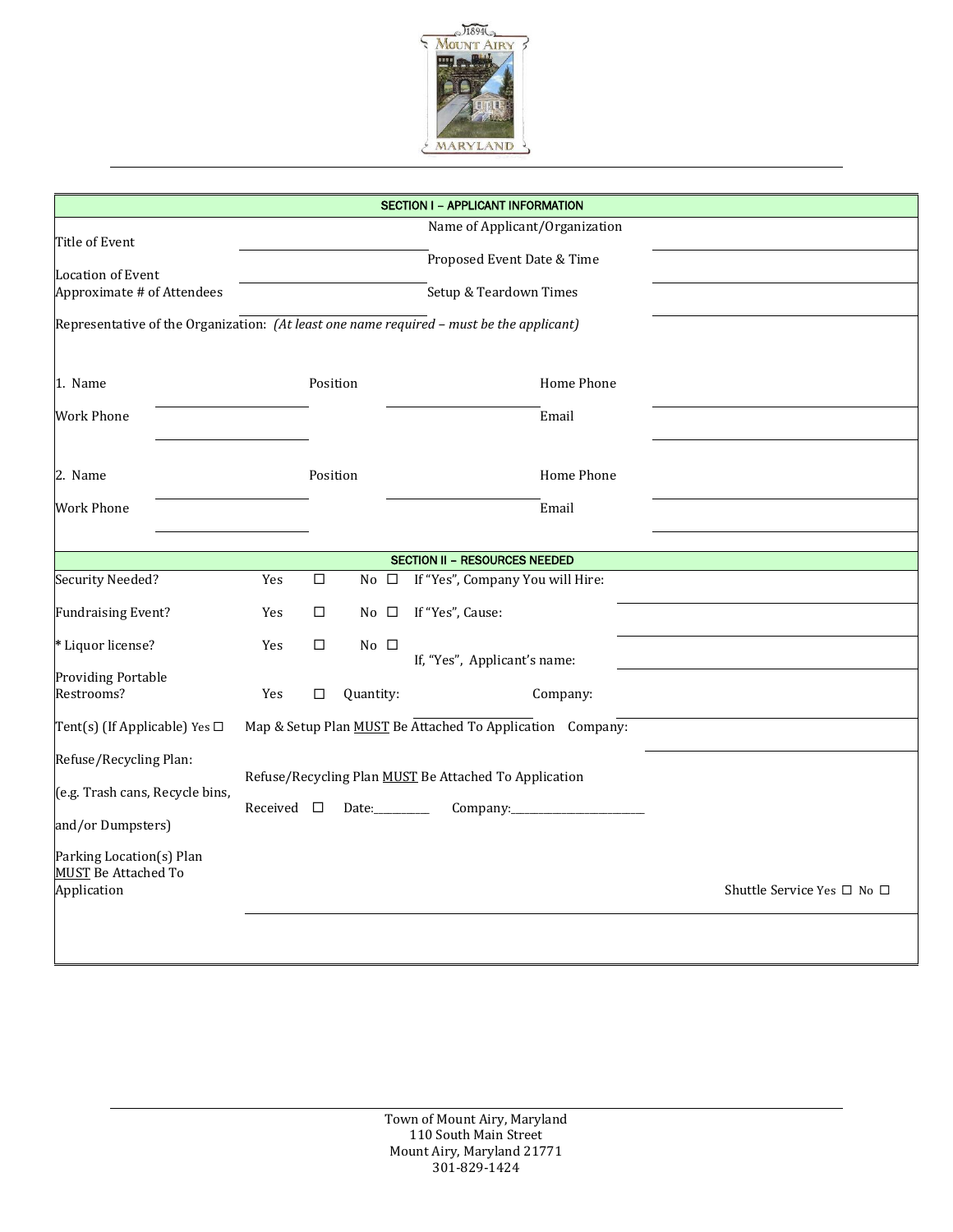

#### SECTION III - SUPPLEMENTAL INFORMATION

| The following documents MUST be received in order for your Special Events Permit to be approved. Please submit at least 180 days in advance of the<br>event.                                                                                                                                                                                                                                                                                                                                                                                                                    |                                                                                                 |                       |                                                   |                                        |  |  |
|---------------------------------------------------------------------------------------------------------------------------------------------------------------------------------------------------------------------------------------------------------------------------------------------------------------------------------------------------------------------------------------------------------------------------------------------------------------------------------------------------------------------------------------------------------------------------------|-------------------------------------------------------------------------------------------------|-----------------------|---------------------------------------------------|----------------------------------------|--|--|
| □<br>A map of planned event including vendor, booth, parking, and tent locations.                                                                                                                                                                                                                                                                                                                                                                                                                                                                                               |                                                                                                 |                       |                                                   |                                        |  |  |
| □<br>A map detailing tent location, plan for setup, breakdown, and plan to keep tent stationary during event.                                                                                                                                                                                                                                                                                                                                                                                                                                                                   |                                                                                                 |                       |                                                   |                                        |  |  |
| □<br>A copy of your Certificate of Insurance including Town of Mount Airy as an additional insured.                                                                                                                                                                                                                                                                                                                                                                                                                                                                             |                                                                                                 |                       |                                                   |                                        |  |  |
| Utility Notification Required? Yes $\Box$<br>No $\Box$                                                                                                                                                                                                                                                                                                                                                                                                                                                                                                                          |                                                                                                 |                       |                                                   |                                        |  |  |
| <b>Prior to Event</b>                                                                                                                                                                                                                                                                                                                                                                                                                                                                                                                                                           |                                                                                                 |                       |                                                   |                                        |  |  |
| It is the responsibility of all contractors or vendors to contact Miss Utility 2 business days prior to digging, staking, or excavating involved with the setup or<br>construction of any equipment such as tents, towers, stands etc. The Town of Mount Airy is to be informed to insure that all Town utilities are located.                                                                                                                                                                                                                                                  |                                                                                                 |                       |                                                   |                                        |  |  |
|                                                                                                                                                                                                                                                                                                                                                                                                                                                                                                                                                                                 | All Required Documents Received? Yes □<br>Date: ___________<br>Staff Contact Initials _________ |                       |                                                   |                                        |  |  |
| I hereby acknowledge and agree that the event sponsor and the participants will comply with all applicable local, state, and federal laws and will adhere to the<br>conditions granted by this permit. By affixing my signature on this form, the sponsor and/or the individual participants agree to hold the public agencies<br>harmless from any liability incurred by them or to others associated with this permit.<br>NOTE: This document must be filed within a minimum of 90 days prior to event in order to meet the requirements set forth by the Town of Mount Airy. |                                                                                                 |                       |                                                   |                                        |  |  |
| Signature of authorized representative:                                                                                                                                                                                                                                                                                                                                                                                                                                                                                                                                         |                                                                                                 |                       |                                                   | Date:                                  |  |  |
| FOR OFFICE USE ONLY<br>SECTION V - APPROVALS & COMPLETION CHECKLIST                                                                                                                                                                                                                                                                                                                                                                                                                                                                                                             |                                                                                                 |                       |                                                   |                                        |  |  |
| Approved As Submitted:                                                                                                                                                                                                                                                                                                                                                                                                                                                                                                                                                          | Denied<br>□                                                                                     | ◻                     | Remarks:                                          |                                        |  |  |
| <b>Chief of Police</b>                                                                                                                                                                                                                                                                                                                                                                                                                                                                                                                                                          |                                                                                                 |                       |                                                   | Date                                   |  |  |
| Main Street Manager                                                                                                                                                                                                                                                                                                                                                                                                                                                                                                                                                             |                                                                                                 |                       |                                                   | Date                                   |  |  |
| Public Works Director                                                                                                                                                                                                                                                                                                                                                                                                                                                                                                                                                           |                                                                                                 |                       |                                                   | Date                                   |  |  |
| Town Administrator                                                                                                                                                                                                                                                                                                                                                                                                                                                                                                                                                              |                                                                                                 |                       |                                                   | Liquor License Received Yes □ Date: __ |  |  |
| Certificate of Insurance Received?                                                                                                                                                                                                                                                                                                                                                                                                                                                                                                                                              | Yes $\Box$                                                                                      | Date: $\_\_$          | \$500 Admin Fee Received?                         | Date: 0ther:<br>Yes $\Box$             |  |  |
| Traffic Control Plan?                                                                                                                                                                                                                                                                                                                                                                                                                                                                                                                                                           | Yes $\Box$                                                                                      | Date: $\_\_$          | Security Detail Plan?                             | Yes $\Box$<br>Date:                    |  |  |
| Petition for Closure Received?                                                                                                                                                                                                                                                                                                                                                                                                                                                                                                                                                  | Yes □                                                                                           | Date: $\qquad \qquad$ | All Required Maps & Plans Received? Yes $\square$ | Date:                                  |  |  |

Town of Mount Airy, Maryland 110 South Main Street Mount Airy, Maryland 21771 301-829-1424